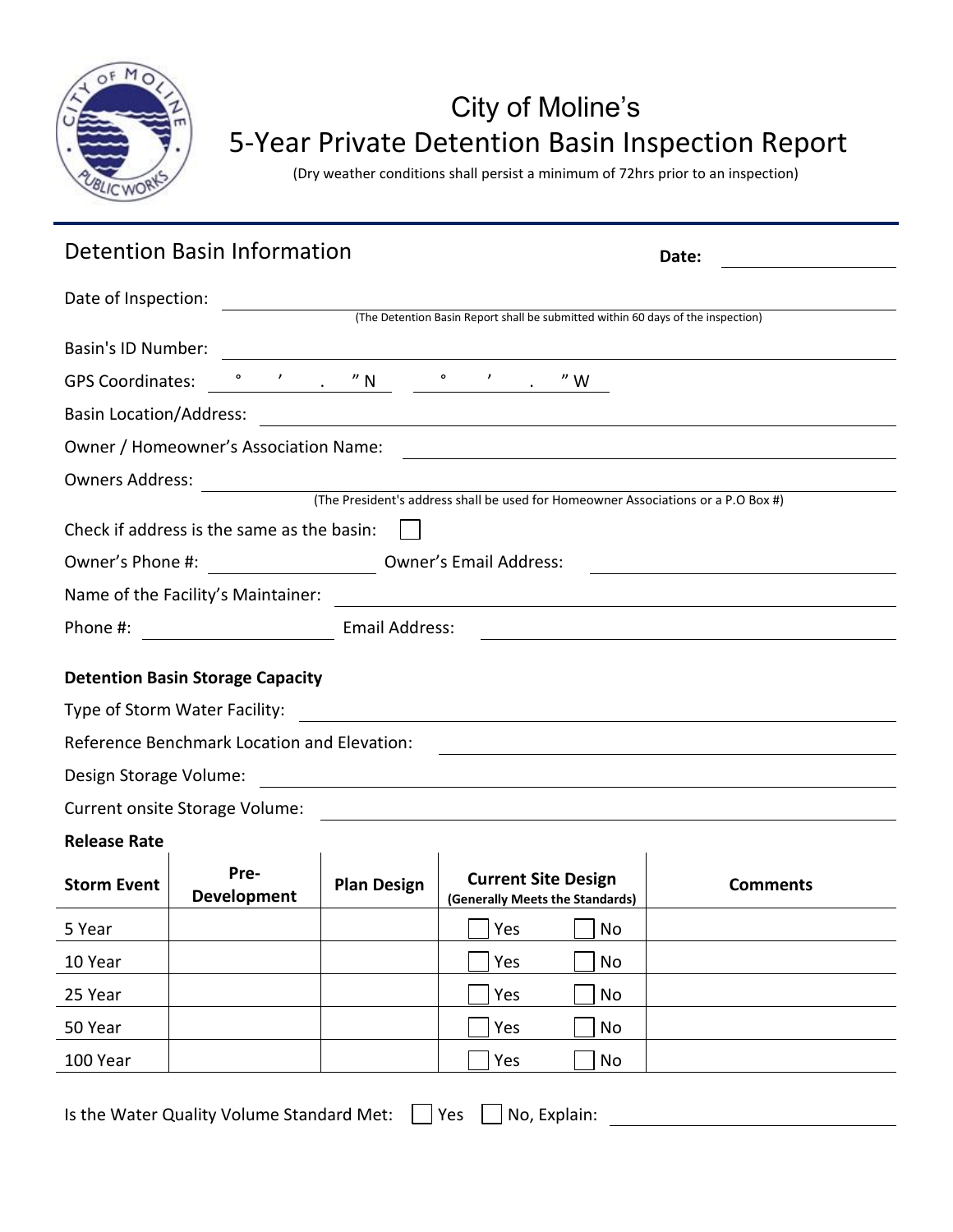## Basin's Features

| <b>Design Outlet Structure Type and Dimensions</b>                   |                                                                                                                      |  |  |  |  |
|----------------------------------------------------------------------|----------------------------------------------------------------------------------------------------------------------|--|--|--|--|
|                                                                      |                                                                                                                      |  |  |  |  |
| Number of Orifices: ____________________ Orifice(s) /Weir Elevation: |                                                                                                                      |  |  |  |  |
|                                                                      | (Center of the orifice / bottom the weir)                                                                            |  |  |  |  |
|                                                                      | Structure Designed w/Emergency Overflow: $\Box$ Yes $\Box$ No Emergency Overflow Orifice Size:                       |  |  |  |  |
| Elevation of Emergency Overflow:                                     | <b>Emergency Overflow is a FES</b>                                                                                   |  |  |  |  |
| Number of Outlet Flared End Sections / Pipes:                        | <u> 1980 - Jan Barbara III, martxa</u>                                                                               |  |  |  |  |
| Primary Pipe size: ____________ Primary Pipe Elevation:              |                                                                                                                      |  |  |  |  |
|                                                                      |                                                                                                                      |  |  |  |  |
|                                                                      |                                                                                                                      |  |  |  |  |
| <b>Design Secondary outlet Structure</b>                             |                                                                                                                      |  |  |  |  |
| Dimensions:<br>Type:                                                 |                                                                                                                      |  |  |  |  |
|                                                                      |                                                                                                                      |  |  |  |  |
|                                                                      | Structure Designed w/Emergency Overflow:     Yes     No Emergency Overflow Orifice Size:                             |  |  |  |  |
| Elevation of Emergency Overflow:                                     | <b>Emergency Overflow is a FES</b><br><u> 1980 - Johann Barbara, martxa amerikan p</u>                               |  |  |  |  |
| <b>As-Built Outlet Structure Type and Dimensions</b>                 |                                                                                                                      |  |  |  |  |
|                                                                      | <u> 1986 - John Stein, Amerikaansk konst</u>                                                                         |  |  |  |  |
| Number of Orifices: _______________                                  | Orifice(s) / Weir Elevation:                                                                                         |  |  |  |  |
|                                                                      | (Center of the orifice / bottom the weir)                                                                            |  |  |  |  |
|                                                                      | Emergency Overflow is a FES                                                                                          |  |  |  |  |
| Number of Flared End Sections Pipes: Primary Pipe size:              |                                                                                                                      |  |  |  |  |
| Primary Pipe size: Primary Pipe Elevation:                           |                                                                                                                      |  |  |  |  |
| Secondary Pipe Size:                                                 |                                                                                                                      |  |  |  |  |
|                                                                      |                                                                                                                      |  |  |  |  |
| As-Built Secondary outlet Structure Type and Dimensions              |                                                                                                                      |  |  |  |  |
|                                                                      | <u> 1989 - Andrea Station Barbara, amerikan personal (h. 1989)</u>                                                   |  |  |  |  |
|                                                                      |                                                                                                                      |  |  |  |  |
| Structure Designed w/Emergency Overflow: □ Yes                       | <b>No</b>                                                                                                            |  |  |  |  |
|                                                                      |                                                                                                                      |  |  |  |  |
| Does the 100 Year and 24hr storm properly discharge: $\vert$   Yes   | <b>No</b>                                                                                                            |  |  |  |  |
| If no, explain:                                                      | <u> 1980 - Johann Barn, mars ann an t-Amhain Aonaich an t-Aonaich an t-Aonaich ann an t-Aonaich ann an t-Aonaich</u> |  |  |  |  |
| <b>Design Spillway Dimensions</b>                                    |                                                                                                                      |  |  |  |  |
| Designed w/Spillway: Ves                                             | No                                                                                                                   |  |  |  |  |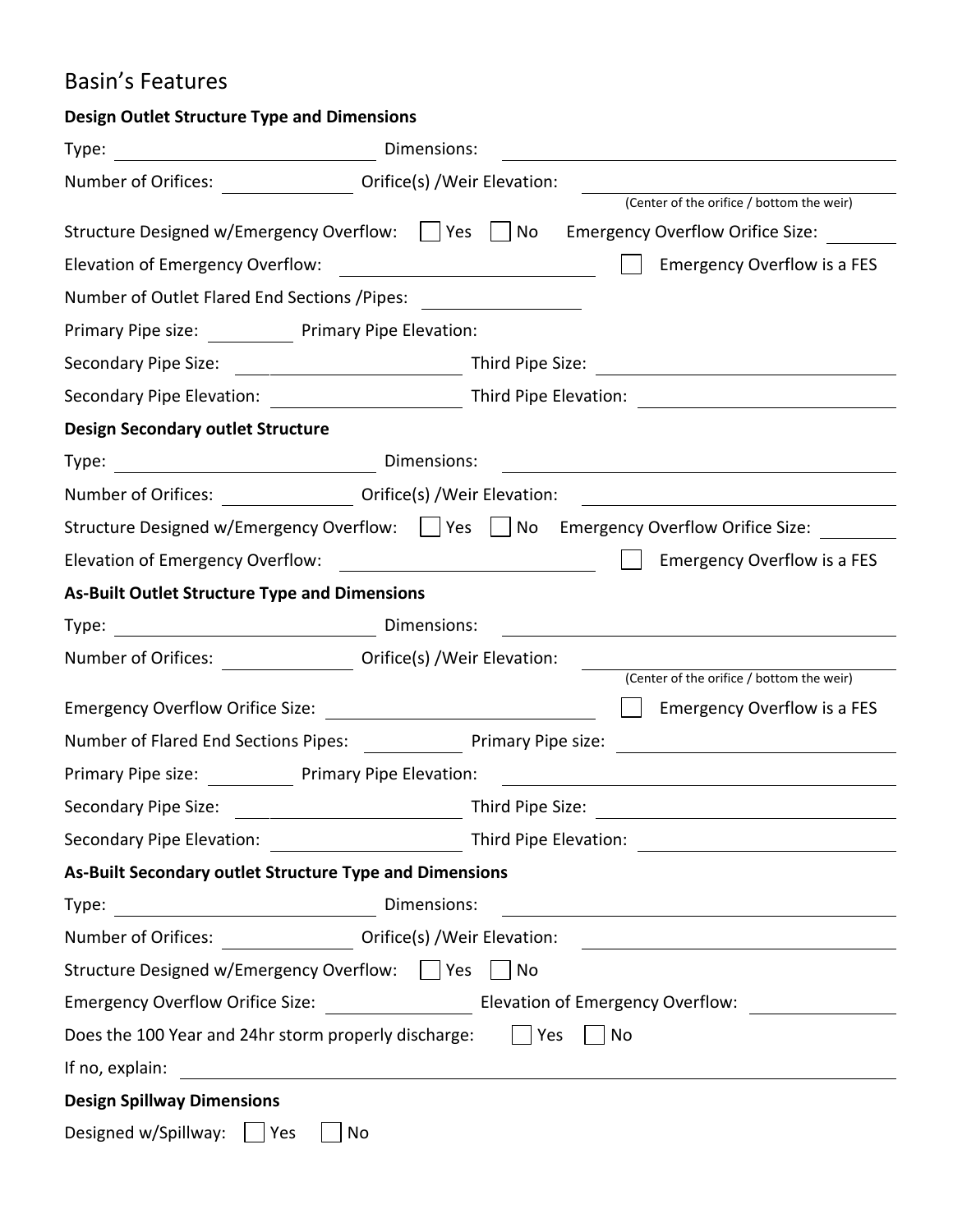| Length:                                                                                                             | Depth: ______________                             | Elevation: |                                                                                                                                                |
|---------------------------------------------------------------------------------------------------------------------|---------------------------------------------------|------------|------------------------------------------------------------------------------------------------------------------------------------------------|
| <b>Directional Location:</b>                                                                                        |                                                   |            |                                                                                                                                                |
| <b>As-Built Spillway Dimensions</b>                                                                                 |                                                   |            |                                                                                                                                                |
|                                                                                                                     |                                                   |            |                                                                                                                                                |
| Directional Location:                                                                                               |                                                   |            |                                                                                                                                                |
|                                                                                                                     |                                                   |            |                                                                                                                                                |
| <b>Sub-Drainage System</b>                                                                                          |                                                   |            |                                                                                                                                                |
|                                                                                                                     |                                                   |            | Is the basin designed with a sub-drain system?                                                                                                 |
|                                                                                                                     |                                                   |            | Is the sub-drain system appear to be installed and functional? [14] [14] [14] [15] the sub-drain system appear to be installed and functional? |
|                                                                                                                     |                                                   |            |                                                                                                                                                |
| <b>Other Features/Practices/Conditions</b>                                                                          |                                                   |            |                                                                                                                                                |
| Is the storm water drainage system (pipes,<br>catch basin outlets, etc.) constructed in<br>accordance to the plans? |                                                   |            |                                                                                                                                                |
| Has accumulated sediment been removed<br>from the facility and/or its features (pipes,<br>inlets. etc.)?            |                                                   |            |                                                                                                                                                |
| to the plan?                                                                                                        | Are energy dissipaters installed as accordance    |            |                                                                                                                                                |
| Are energy dissipaters free of sediment, trash<br>debris, and trees/brush?                                          |                                                   |            |                                                                                                                                                |
| volume storage?                                                                                                     | Are there trees within the facility affecting its |            |                                                                                                                                                |
| to its design plan?                                                                                                 | Is the facility properly stabilized as accordance |            |                                                                                                                                                |
| Are there sinkholes/burrows within the<br>facility?                                                                 |                                                   |            |                                                                                                                                                |
| soggy conditions present?                                                                                           | If a Dry-Detention Basin; is ponding water or     |            |                                                                                                                                                |
| Is a substantial amount of debris or trash<br>present?                                                              |                                                   |            |                                                                                                                                                |
| Are there any unusual or obnoxious odors?                                                                           |                                                   |            |                                                                                                                                                |
| Is the facility being indirectly negatively<br>affected by measures/ outside of its scope?                          |                                                   |            |                                                                                                                                                |